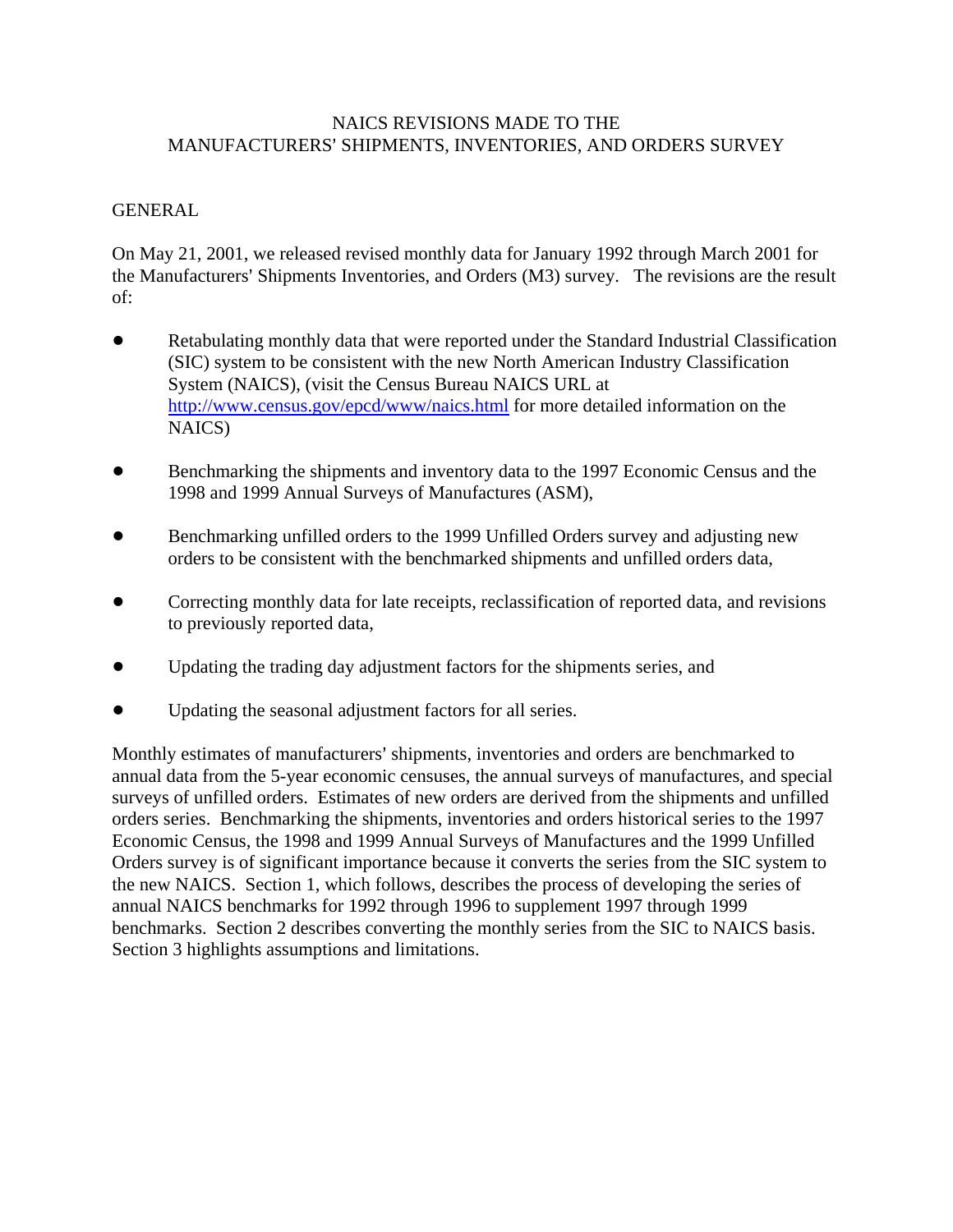# SECTION 1. ANNUAL BENCHMARK ESTIMATES

## Value of Shipments

The benchmarking process for these years converted the M3 series to the North American Industry Classification System (NAICS) from the historic Standard Industrial Classification (SIC) System. For this conversion, the first step in the benchmarking process was to establish annual estimates for M3 publication level categories defined in terms of NAICS.

Annual estimates for new NAICS-based publication level categories for M3 were readily available from the 1997 Economic Census, the first year in which NAICS was introduced for data collection, and the 1998 and 1999 Annual Surveys of Manufactures. To establish a longer series for trend analysis and to develop patterns to adjust for seasonal variation required estimates for the NAICS categories before 1997.

Annual estimates for 1992 through 1997 for the NAICS categories were developed by allocating value of shipments of 4-digit SIC industries to 6-digit NAICS industries. To do this, detailed products defined for the Economic Census were assigned to 6-digit NAICS industry codes. From the 1992 and 1997 censuses product tables, we calculated the proportion each product represented of the value of products primary to a 4-digit industry. The percentage allocation representing the products in an industry was applied to the total value of shipments from plants classified in the 4-digit industry. The component values of shipments were aggregated into the assigned 6-digit NAICS industries. This procedure assumes (1) all products primary to an industry are shipped from plants classified in the industry and (2) plants only manufacture products primary to the industry in which the plants are classified.

In the absence of product detail, *product classes* for 1993 through 1996 were assigned to 6-digit NAICS industries. We calculated the proportion of shipments that each *product class* represented of the total value of shipments of products primary to a 4-digit SIC industry. Once again, the percentage allocation representing the product classes in an industry was applied to the total value of shipments from *plants* classified in the 4-digit industry and the component values of shipments were aggregated into the assigned 6-digit NAICS industries. Again, this procedure assumes (1) all products primary to an industry are shipped from plants classified in the industry and (2) plants only manufacture products primary to the industry in which the plants are classified.

The values of shipments for 6-digit NAICS industries were aggregated to M3 publication level categories for 1992 through 1997. Since NAICS data were available for 1997 from the Economic Census, we compared them to the shipments values for 1997 derived from the allocation process. The differences determined from this comparison were used to adjust the allocated category estimates for 1992 through 1996. Since the industry shipments values represent shipments of all products from plants classified in an industry, the adjustment corrects for some of the error associated with the assumptions.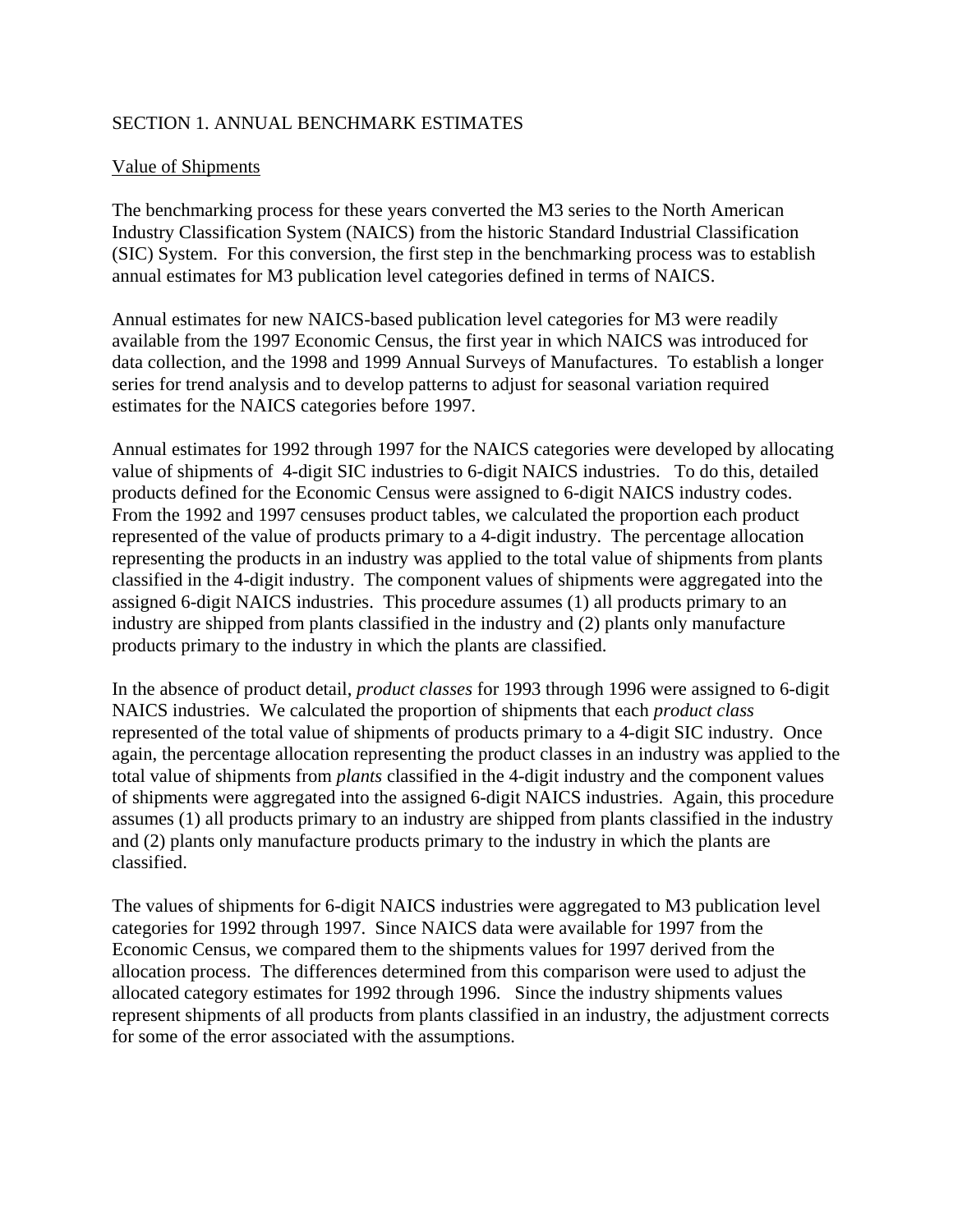#### Inventories

Inventory data are collected in the ASM and the Economic Census, but not for products or product classes needed for an allocation. Thus, the same allocations determined from the product shipments series were used to allocate inventories data from 4-digit SIC industries to 6 digit NAICS industries for 1992 through 1997. These 6-digit values were then summed to M3 category levels. As we did with shipments, 1997 NAICS data were analyzed to determine differences from our derived data, and adjustments were made to our category estimates for 1992 to 1996.

### Unfilled Orders

Unfilled orders are not collected in the ASM or the Economic Census. The only data available were the survey estimates of unfilled orders for M3 publication categories based on the SIC system. To convert the unfilled orders series to a NAICS basis, we allocated company data reported on an SIC basis to NAICS categories using 1997 product shipments data. This method is further explained in section 2. These allocations, based on the distribution of shipments, were applied to the M3 total unfilled orders values to distribute them into NAICS categories. The NAICS distribution of unfilled orders in December of each year, 1992 through 1999, became the initial benchmark values.

To provide a more accurate measure of the levels of unfilled orders, we conducted a special survey of Unfilled Orders for 1999. The sample for this survey was selected to represent NAICS publication level categories. The survey measures gave us a comparison to evaluate the derived values from the allocation process. However, rather than assume the difference in the 1999 values could be used uniformly to adjust the benchmarks for 1992 through 1998, we instead assumed that the unfilled orders estimates for 1986, the last benchmark survey measure, were true values. We used a wedging process to distribute the difference in the 1999 estimates from 1986 through 1998 proportionally closer to that seen in 1999. The unfilled orders at the end of each year, 1992 through 1999, became the annual benchmark values.

#### Summary

The 1998 and 1999 Annual Surveys of Manufactures and the 1997 Economic Census provided the NAICS-based benchmarks for shipments and inventories. The 1999 Unfilled Orders Survey provided NAICS-based benchmarks for unfilled orders. The aforementioned allocation process was the basis for developing NAICS-based benchmarks for shipments and inventories for 1992 through 1996 and for unfilled orders for 1992 through 1998.

To apply the benchmarks to the monthly series requires a starting point. The starting point is usually the last month of the year last benchmarked. However, all previous benchmark processes resulted in series benchmarked to SIC categories. To develop a starting point, the same allocation of SIC categories to NAICS categories based on shipments data and developed for unfilled orders, was applied to shipments, inventories and unfilled orders estimates from the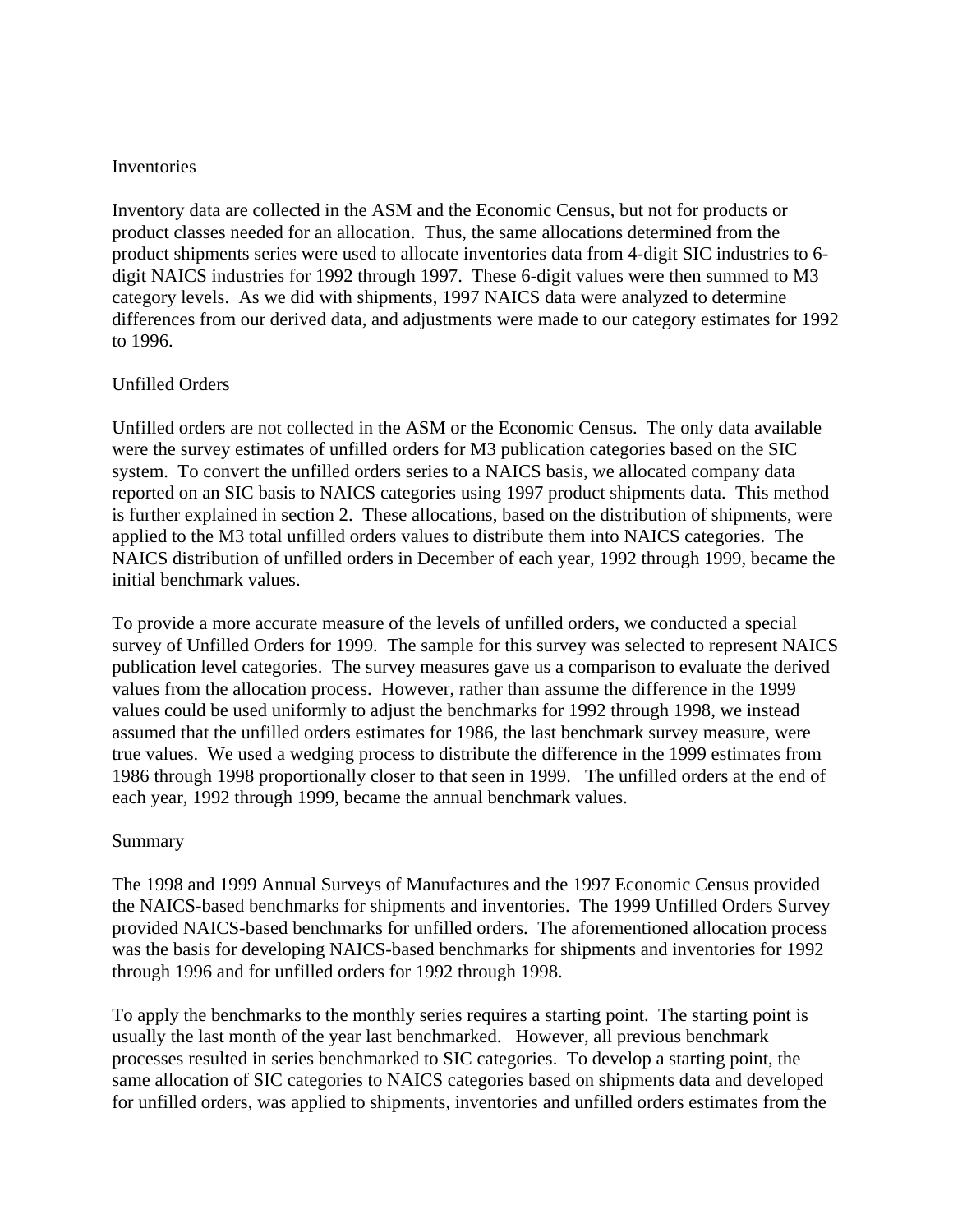M3 survey for January 1992. These derived estimates were the starting points for the benchmarking application and for the initial conversion of the monthly series to NAICS categories.

# SECTION 2. CONVERTING MONTHLY ESTIMATES TO NAICS CATEGORIES

Although companies in the M3 survey reported according to arrangements to provide data for SIC categories, we were able to compare their M3 reports for 1997 with company data reported in the 1997 Economic Census. Based on the comparison, we assigned some companies to NAICS categories. For others, we used the Economic Census product data to allocate company data into NAICS categories. We applied these reassignments and allocations to the history of company data. We then calculated monthly ratios of change from the aggregated company data for shipments, inventories and unfilled orders for each NAICS category. Using the same linkrelative methodology as in the monthly survey and the new ratios of change, we began with the January 1992 values distributed into NAICS categories to develop the initial monthly NAICS series.

The resultant series of shipments, inventories and unfilled orders were benchmarked to the annual estimates. Monthly new orders series were derived from the benchmarked values of shipments and unfilled orders series.

# SECTION 3. ASSUMPTIONS AND LIMITATIONS

Below we expand on some of the details and we list important limiting assumptions and other caveats relative to the development of the series. We are unable to quantify to what degree the series are affected by these limitations. The first four limitations pertain to the development of annual benchmark values. The remaining limitations relate to the development of the monthly series.

- To develop annual shipments benchmarks for NAICS categories, we attempted to identify the SIC products that belonged to each NAICS industry. This was done on the basis of product descriptions and the NAICS code descriptions. For most product codes this was straightforward, but for many we cannot be certain that we included them in the correct NAICS industry. This affected the levels of the NAICS allocations and the corresponding benchmark levels for NAICS categories. Also, in some instances, products were split among multiple NAICS industries. We made arbitrary decisions (usually equal allocations) in splitting the data among the multiple codes. If the multiple codes fell within the same NAICS category for M3, then the arbitrary split had no effect. If the multiple codes were *not*  contained within the same NAICS category, then the levels of the NAICS benchmarks were affected. These problems were compounded in ASM years where less detailed product class data were used to develop the allocation factors.
- The allocations of industry shipments from SIC into NAICS industries were based on the distribution of products defined in an industry. The allocation factors were based on **all** contributors to the product shipment data including secondary producers, i.e. establishments classified in industries other than the primary industry. To the extent that manufacturers